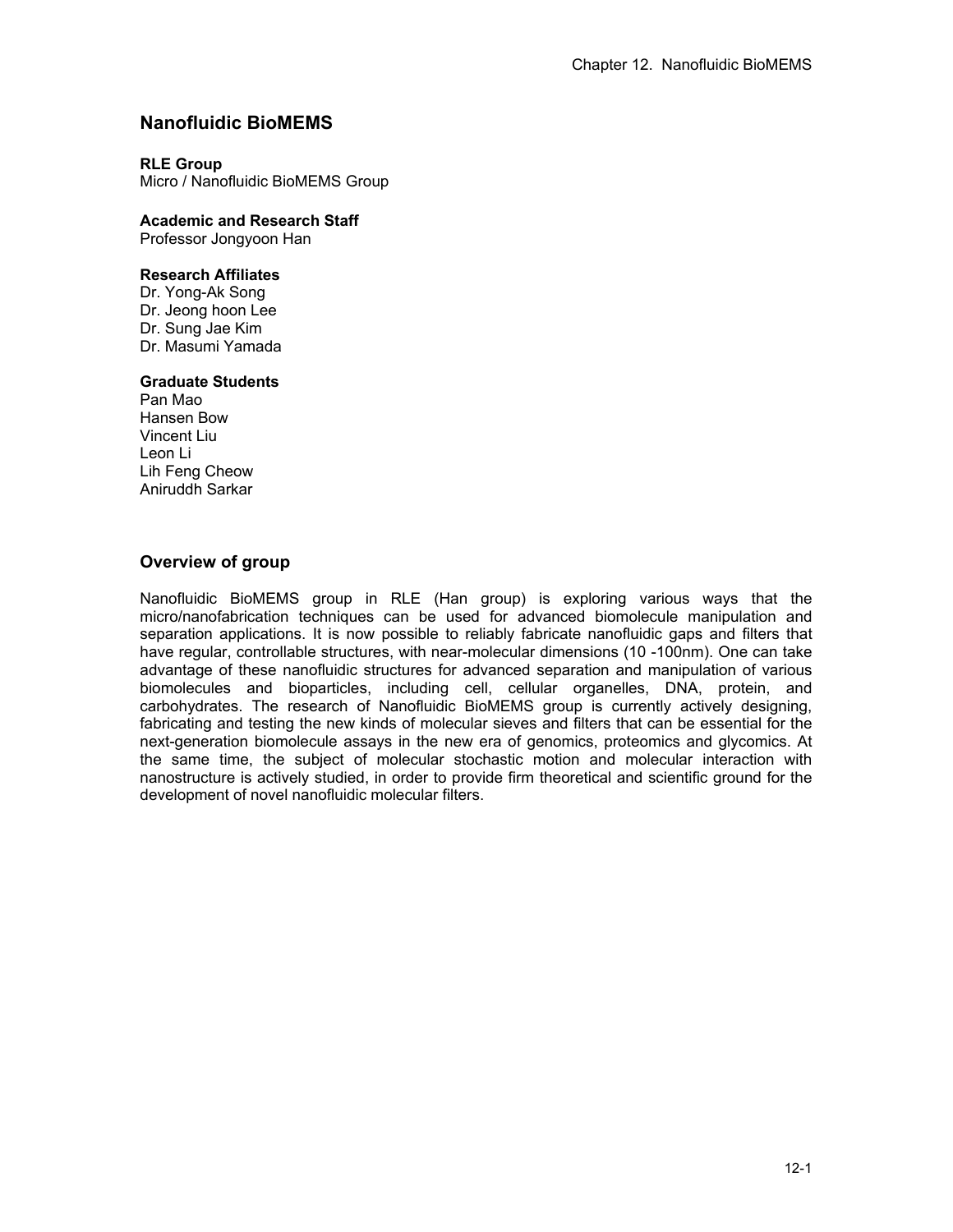## **1. Biomolecule Confinement and Detection in Nanofluidic Filters**

#### **Sponsors**

Dupont-MIT Alliances National Institute of Health (EB005743)

#### **Project Staff**

Reto Schoch (past member), Lih Feng Cheow

Nanofluidic channels can be used to enhance surface binding reactions, since the target molecules are closely confined to the surfaces which are coated with specific binding partners. Moreover, diffusion-limited binding can be significantly enhanced if the molecules are steered into the nanochannels via either pressure-driven or electrokinetic flow. By monitoring the nanochannel impedance, which is sensitive to surface binding, low analyte concentrations have been detected electrically in nanofluidic channels within response times of 1-2 hours(1). This represents a ∼54 fold reduction in the response time using convective flow compared to diffusion-limited binding. At high flow velocities the presented method of reaction kinetics enhancement is potentially limited by force-induced dissociations of the receptor-ligand bonds. Optimization of this scheme could be useful for label-free, electrical detection of biomolecule binding reactions within nanochannels on a chip.



**Figure 1:** Enhanced binding in nanochannels.(Left) Target molecules bind to the surface antibodies with better binding kinetics, due to nanochannel confinement (Right) Nanofluidic devices used for detection.

# **2. Nanofluidic Biomolecule Preconcentration for Enhancing Biomolecule Detection**

#### **Sponsors**

NIH CDP Center grant (GM68762) National Institute of Health (EB005743)

#### **Project Staff**

Jeong Hoon Li, Leon Li, Vincent Liu, Phillip Dextras, Sung Jae Kim

During the last project year, we made significant progress in the engineering of better, larger protein concentration systems. We developed several fabrication strategies for making protein concentration devices in a PDMS microfluidics format(2-4). PDMS is a widely-used material among bioengineers to build advanced biosystems and microfluidic devices. With these new fabrication strategies, one can now build protein concentration devices without the need for sophisticated fabrication facilities. For example, one can pattern ion permselective polymers such as Nafion® (liquid form) on the surface(3), instead of nanochannels to make a protein concentration device.. This method shows better reliability and repeatability, and simple surface patterning technique allows one to quickly parallelize multiple concentrator devices for even higher throughput. By utilizing electrokinetic trapping in PDMS preconcentrator, we achieved a concentration factor as high as  $~10^5$  within  $~5$  mins, and the total plug volume as large as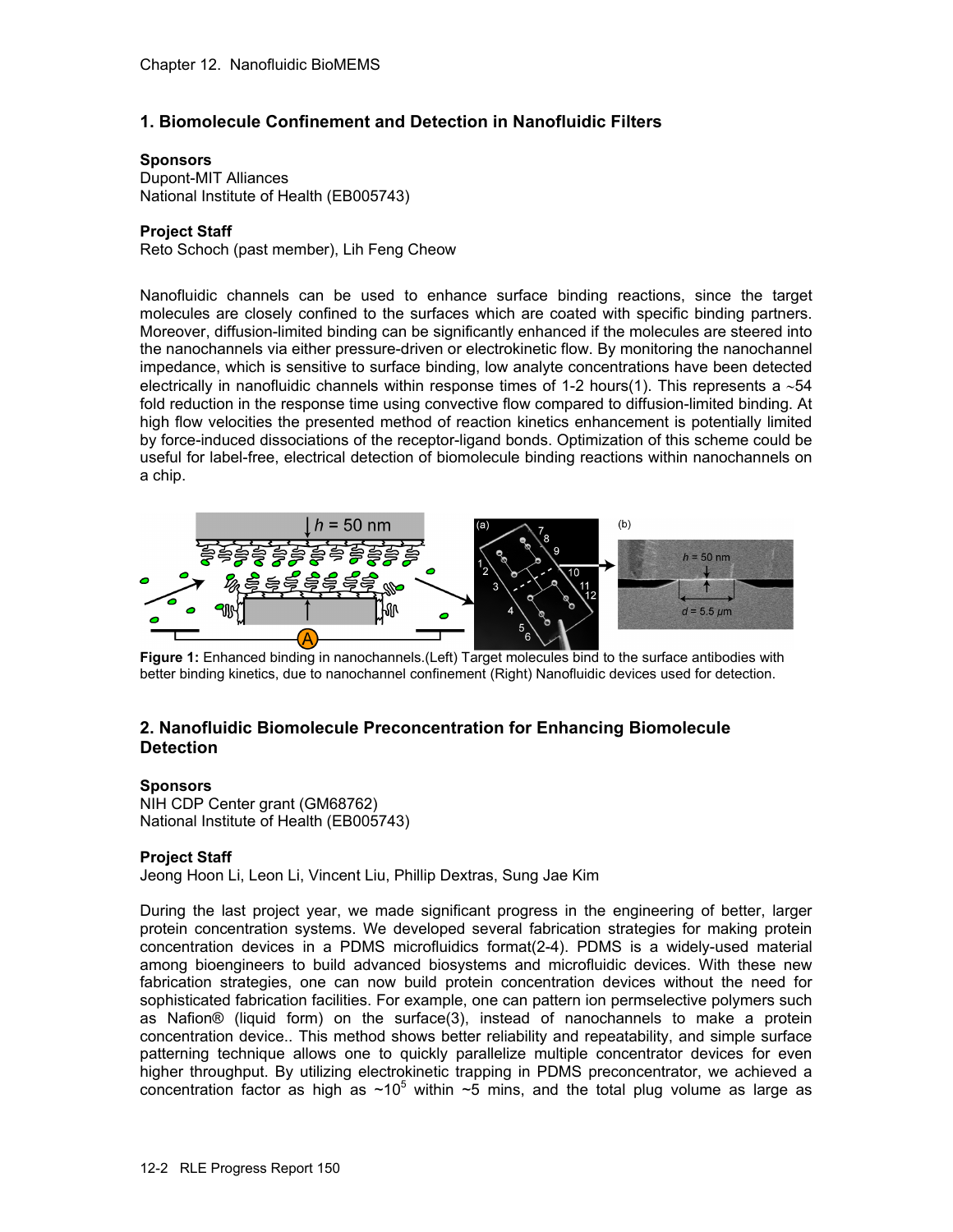200pL(3). Alternatively, a self-sealed vertical Nafion junction can be made, which has a better mass transfer between the microchannel and nanojunction(4).



**Figure 2: PDMS-protein concentration system** (**left)** Fabrication of via surface-patterned ion-selective membrane using **(a)** micro-stamping technique and **(b)** micropatterning in capillaries. (Ref.(3) ) (**right)** Preconcentration of β-phycoerythrin protein versus electrokinetic trapping time. This result shows that we can achieve a preconcentration factor of  $~10^4$  in 5 min. Fluorescence images of 4nM protein shown next to the graph indicate an increase of the concentrated plug in size and concentration with trapping time.

# **3. Fabrication of Nanofluidic Membrane for Biomolecule Separation**

### **Sponsors**

KIST (Korean Institute of Science and Technology) - IMC (Intelligent Microsystems Center) National Institute of Health (EB005743)

#### **Project Staff**

Pan Mao, Aniruddh Sarkar, Masumi Yamada

In order to increase the overall throughput of nanofluidic systems in general, we have devised a novel fabrication technique for massively-parallel, vertical nanochannels(5). By combining photolithography and anisotropic etching of Si, we have made a massively parallel (5mm×5mm) array of nanofilters for biomolecule separation (Figure 3). Compared with previous planar nanofilters, this method can increase the throughput of nanofluidic systems significantly (10~100 fold). Efficient DNA separation was demonstrated at much higher throughput(5), and protein sorting experiments are under way currently. With this novel fabrication technology, we expect to drastically increase the sample throughput of nanofilter protein separation systems.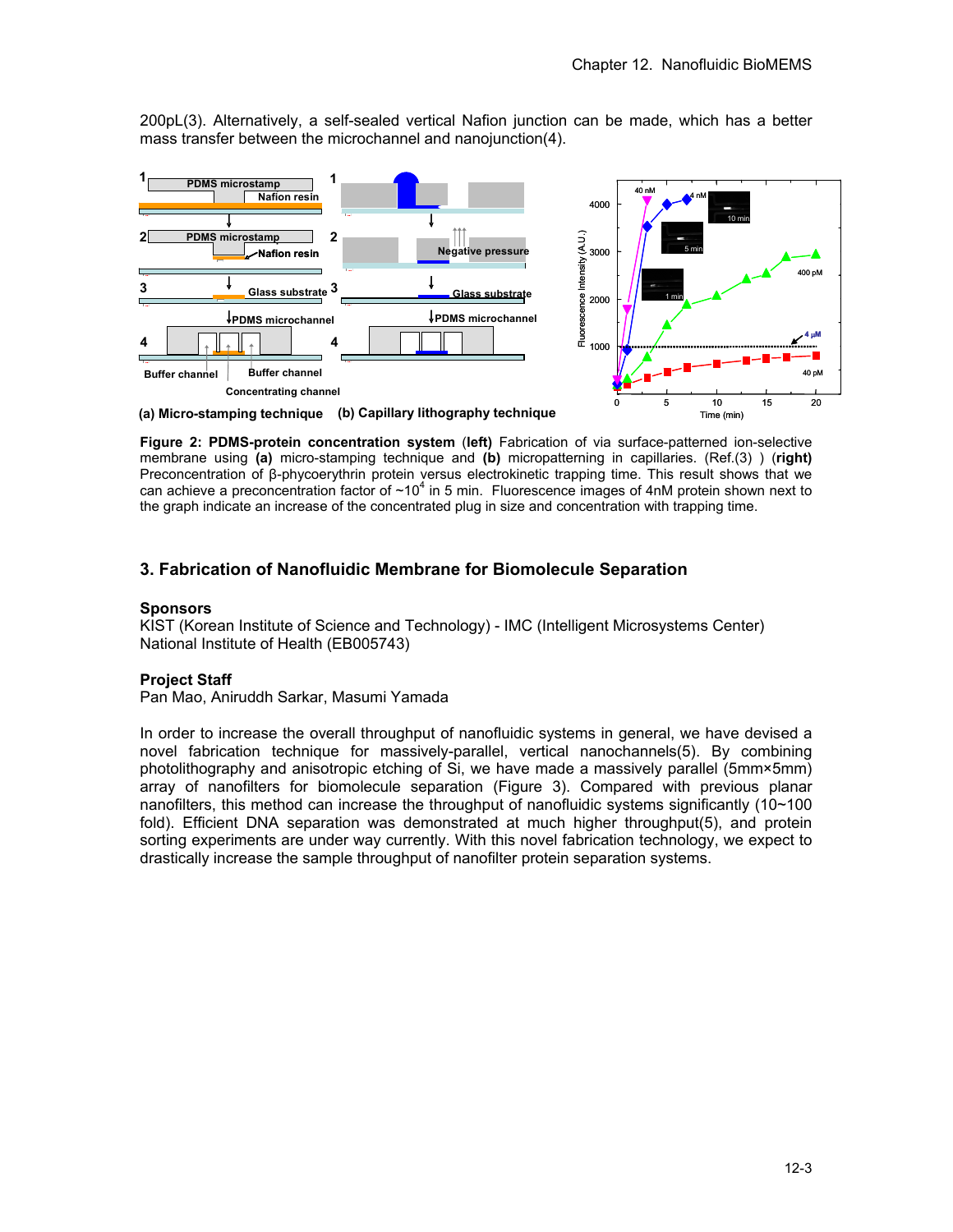

**Figure 3** Nanofilter membrane structures. A&B: Cross section (A) and top view (B) of the nanofilter membrane structures. Typical nanofilter gap sizes can be tuned down to 30~60nm, with the depth of the membrane to be ~50μm. In (B), parallel membrane filters (each ~2μm thick) are separated by 1.5μm gap. Courtesy of Mao and Han (MIT)

### **4. Continuous-flow pI-based separation of biomolecules using parallel electrophoresis**

#### **Sponsors**

KIST (Korean Institute of Science and Technology)-IMC (Intelligent Microsystems Center) National Science Foundation (CBET-0347348)

#### **Project Staff**

Dr. Yong-Ak Song

In this project we develop an ampholyte-free pI-based fractionation of peptides and proteins as a sample preparation step for mass spectrometry. The continuous-flow sorting approach is based on the free-flow zone electrophoresis which allows a high-throughput separation of molecules based on the mass-to-charge ratio. After collecting the binary sorted samples at an initial pH value, the sorting step is repeated for each collected fraction at a different pH value, as shown in Figure 4. This serial combination of two fractionation steps at two different pH values enables to isolate molecules within a specific pI range from complex sample mixtures. The pI information of the isolated molecules which is currently not provided by the standard ion-exchange chromatography will lead to a substantial reduction of peptide sequencing time in shotgun proteomics. The electrical junction for the fractionation was created by the submicron thick hydrophobic layers patterned on glass substrate prior plasma bonding with the PDMS chip.

We validated the two-step sorting result of a peptide mixture pI 9.7, pI 7.2 and pI 5.1 with the MALDI-MS. Peptide with pI 9.7 was successfully removed in the first sorting step, while pI 5.1 was removed in the second sorting step. After this two-step sorting, only pI 7.2 falling between pH 6-8 was isolated. This approach can be used to collect the molecules within any specific pI range, say pI 6-7 or even narrower with pI 6-6.5. We applied the two-step fractionation approach to a more complex sample such as trypsin-digested BSA and isolated peptides with pI values falling into a pI range of 6-7. The test of the device with more complex samples (such as human serum), as well as fractionation in extreme pH ranges will ultimately demonstrate its potential in sample preparation for mass spectrometry.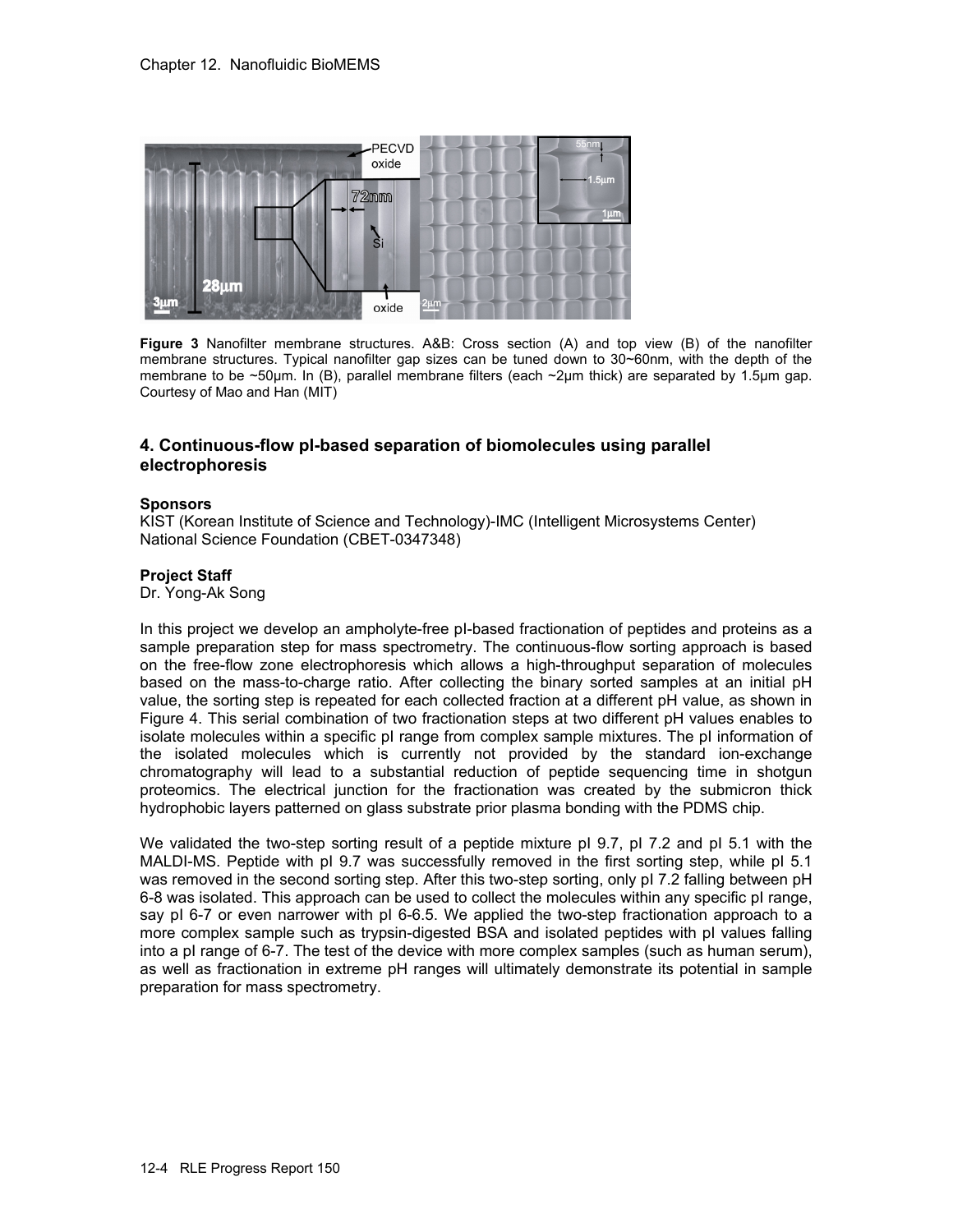

**Figure 4.** a) Schematic of the continuous-flow binary sorting in single fractionation step. Depending on the mass-to-charge ratio, the molecules can be separated into positively and negatively charged groups. b) Through a combination of the two sorting steps via titration to a lower pH value of the buffer, for instance, molecules falling into a specific pI range can be isolated from a mixture, as exemplarily shown for a mixture of 3 peptides

# **5. Enhanced Enzyme Assay using nanofluidic Preconcentration**

#### **Sponsors**

NIH CEHS (ES002109) National Institute of Health (EB005743) NIH CDP Center grant (GM68762)

#### **Project Staff**

Dr. Jeong Hoon Lee

We recently developed a novel method of increasing both the reaction rate and the sensitivity of low-abundance enzyme assay using a micro/nanofluidic preconcentration chip(6). The disposable preconcentration device made out of PDMS with a surface-patterned ion-selective membrane increases local enzyme/substrate concentrations for rapid monitoring of enzyme activity. As a model system, we used trypsin as the enzyme and BODIPY FL casein as the fluorogenic substrate. We demonstrated that the reaction rate of trypsin-BODIPY FL was significantly enhanced by increasing the local concentrations of both trypsin and BODIPY FL casein in the preconcentration chip. The reaction time required to turn over substrates at 1 ng/mL was only ~10 min compared to ~1 h without preconcentration, which demonstrates significantly higher reaction rate through the increase of the concentrations of both the enzyme and substrate. Furthermore, trypsin activity can be measured down to a concentration level of 10 pg/mL, which is ~100 fold enhancement in sensitivity compared to the result without the preconcentration step. This micro/nanofluidic preconcentrator chip could be used as a generic micro reaction platform to study any enzyme-substrate systems, or other biochemical reaction systems in low concentration ranges.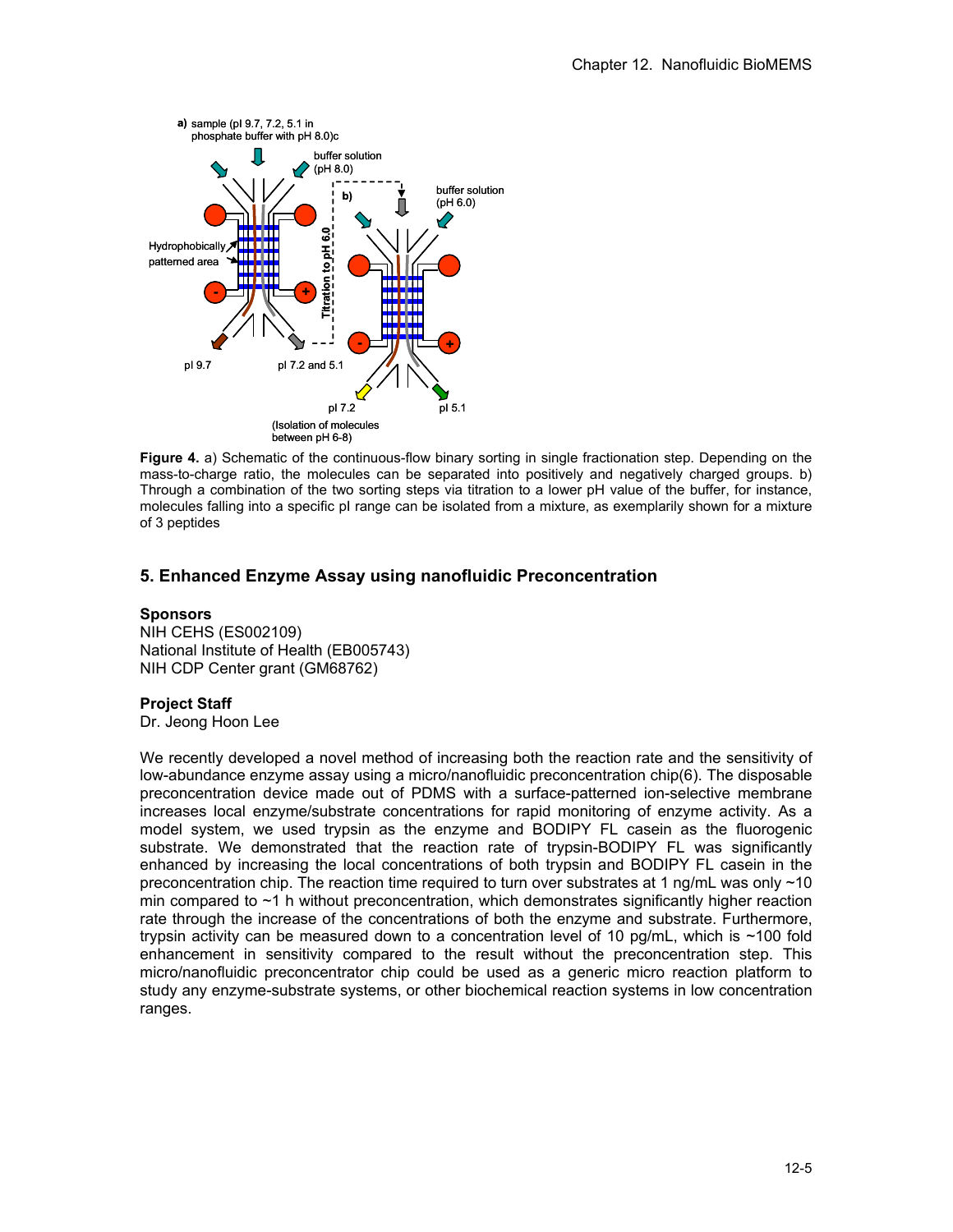

**Figure 5**. (a) Schematic of electrokinetic trapping of enzyme and substrate and (b) intensity profile along the microchannel as a measure of the enzyme-substrate reaction product after 5 minutes of preconcentration. It shows an increased concentration of the enzyme-substrate reaction product in the concentrated reaction zone generated by electrokinetic trapping (zone 2). Zone 1 contains the mixture of trypsin and BODIPY FL casein outside of the concentrated reaction zone. The difference of the fluorescence signals between zone 1 and 2 indicates an enhanced enzyme-substrate reaction through the preconcentration. The increase of the intensity was partly due to the stacking of the reaction products flowing from zone 1. The Zone 3 illustrates the depletion zone, allowing a control experiment to estimate the background noise that can be generated from the adsorption of the reaction products on the side wall of the microchannel.

#### **References**

- 1. Schoch, R. B., L. F. Cheow, and J. Han. 2007. Electrical Detection of Fast Reaction Kinetics in Nanochannels with an Induced Flow Nano Lett. 7:3895 -3900.
- 2. Lee, J. H., S. Chung, S. J. Kim, and J. Han. 2007. Poly(dimethylsiloxane)-Based Protein Preconcentration Using a Nanogap Generated by Junction Gap Breakdown. Anal. Chem. 79:6868 -6873.
- 3. Lee, J. H., Y.-A. Song, and J. Han. 2008. Multiplexed Proteomic Sample Preconcentration Device Using Surface-Patterned Ion-Selective Membrane Lab Chip 8:596 - 601.
- 4. Kim, S. J., and J. Han. 2008. Self-Sealed Vertical Polymeric Nanoporous Junctions for High-Throughput Nanofluidic Applications. Anal. Chem. 80:3507-3511.
- 5. Mao, P., and J. Han. 2008. Massively-Parallel Ultra-High-Aspect-Ratio Nanochannels as Mesoporous Membranes. submitted to.
- 6. Lee, J. H., Y.-A. Song, S. R. Tannenbaum, and J. Han. 2008. Increase of Reaction Rate and Sensitivity of Low-Abundance Enzyme Assay using Micro/Nanofluidic Preconcentration Chip. Anal. Chem. 80 3198-3204.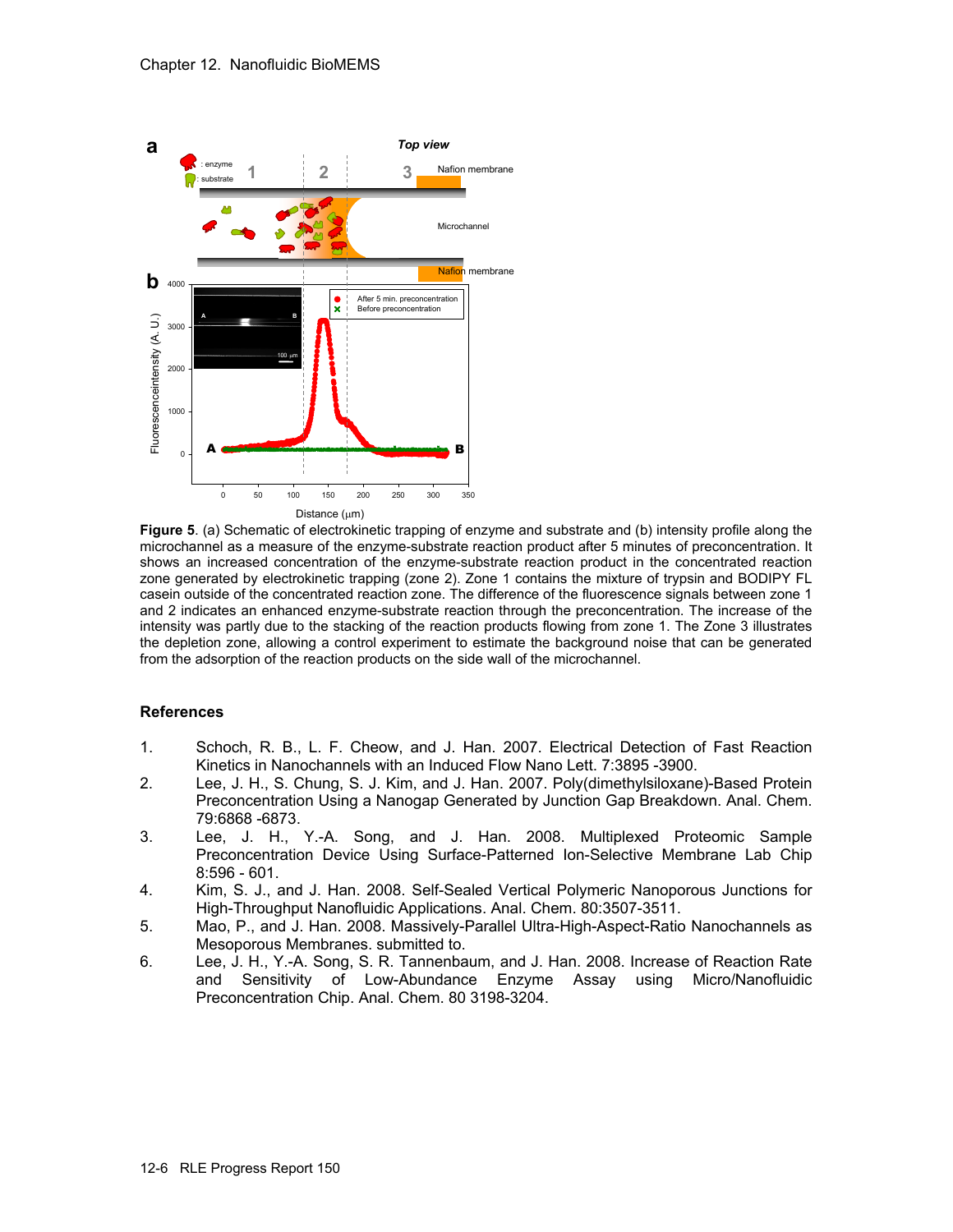# **Publications**

### **Journal Articles**

Duc Duong-Hong, Jian-Sheng Wang, G. R. Liu, Yu Zong Chen, Jongyoon Han, G. Hadjiconstantinou, "Dissipative particle dynamics simulations of electroosmotic flow in nanofluidic devices," Microfluidics and Nanofluidics, 4(3), 219-225, 2007

Sung Jae Kim, Ying-Chih Wang, Jeong Hoon Lee, Hongchul Jang and Jongyoon Han, "Concentration Polarization and Nonlinear Electrokinetic Flow near Nanofluidic Channel,*"*  Physical Review Letters, 99, 044501.1-4, 2007.

Jeong Hoon Lee, Seok Chung, Sung Jae Kim, Jongyoon Han, "Novel PDMS based protein preconcentration using junction gap breakdown phenomenon," Analytical Chemistry, 79, 6868 -6873, 2007.

Schoch, R. B., L. F. Cheow and J. Han (2007). "Electrical Detection of Fast Reaction Kinetics in Nanochannels with an Induced Flow" Nano Letters **7**(12): 3895 -3900.

Jongyoon Han, Jianping Fu, and Reto B. Schoch, "Molecular Sieving Using Nanofilters: Past, Present and Future," Lab on a Chip, 7, 23-33, 2007

Schoch, R.B., J. Han, and P. Renaud, *Transport phenomena in nanofluidics.* Reviews of Modern Physics, 2008. **accepted for publication**.

Zi Rui Li, Gui Rong Liu, Yu Zong Chen, Jian-Sheng Wang, Hansen Bow, Yuan Cheng, Jongyoon Han, "Continuum Transport Model of Ogston Sieving in Patterned Nanofilter Arrays for Rod-like Biomolecule Separation, " Electrophoresis, 29, 329–339. 2008.

Ying-Chih Wang and Jongyoon Han, "Pre-binding dynamic range and sensitivity enhancement for immuno-sensors using nanofluidic preconcentrator," *Lab on a Chip*, 8, 392- 394, 2008. (Also featured in a cover of the journal)

Jeonghoon Lee, Yong-Ak Song, Jongyoon Han, "Multiplexed Proteomic Sample Preconcentration Device Using Surface-Patterned Ion-Selective Membrane," *Lab on a Chip*, 8, 596-601, 2008.

Sung Jae Kim and Jongyoon Han, "Self-Sealed Vertical Polymeric Nanoporous-Junctions for High-Throughput Nanofluidic Applications," *Analytical Chemistry*, 80, 3507-3511, 2008.

Seok Chung, Jeong Hoon Lee, Myoung-Woon Moon, Jongyoon Han, Roger D. Kamm, "Nonlithographic wrinkle nanochannels for protein preconcentration," *Advanced Materials*, DOI: 10.1002/adma.200701715, published on the web, 2008.

Jeong Hoon Lee, Yong-Ak Song, Steven R. Tannenbaum, Jongyoon Han, "Enhanced Reaction Kinetics and Sensitivity of Low-Abundance Enzyme Assay using Micro/Nanofluidic Preconcentration Chip," *Analytical Chemistry*, 80, 3198-3204, 2008.

Yong-Ak Song, Candy Batista, Raul Sarpeshkar and Jongyoon Han, "In-plane integration of ion-selective membrane in microfluidic PEM fuel cell by micro flow surface patterning," Journal of Power Sources, accepted for publication, 2008.

Duong-Hong, D., J. Han, J.-S. Wang, N. G. Hadjiconstantinou, Y. Z. Chen, and G.-R. Liu, "Realistic Simulations of Combined DNA Electrophoretic and Electroosmotic Flows in Nano-Fluidic Devices," *Electrophoresis,* accepted for publication, 2008.